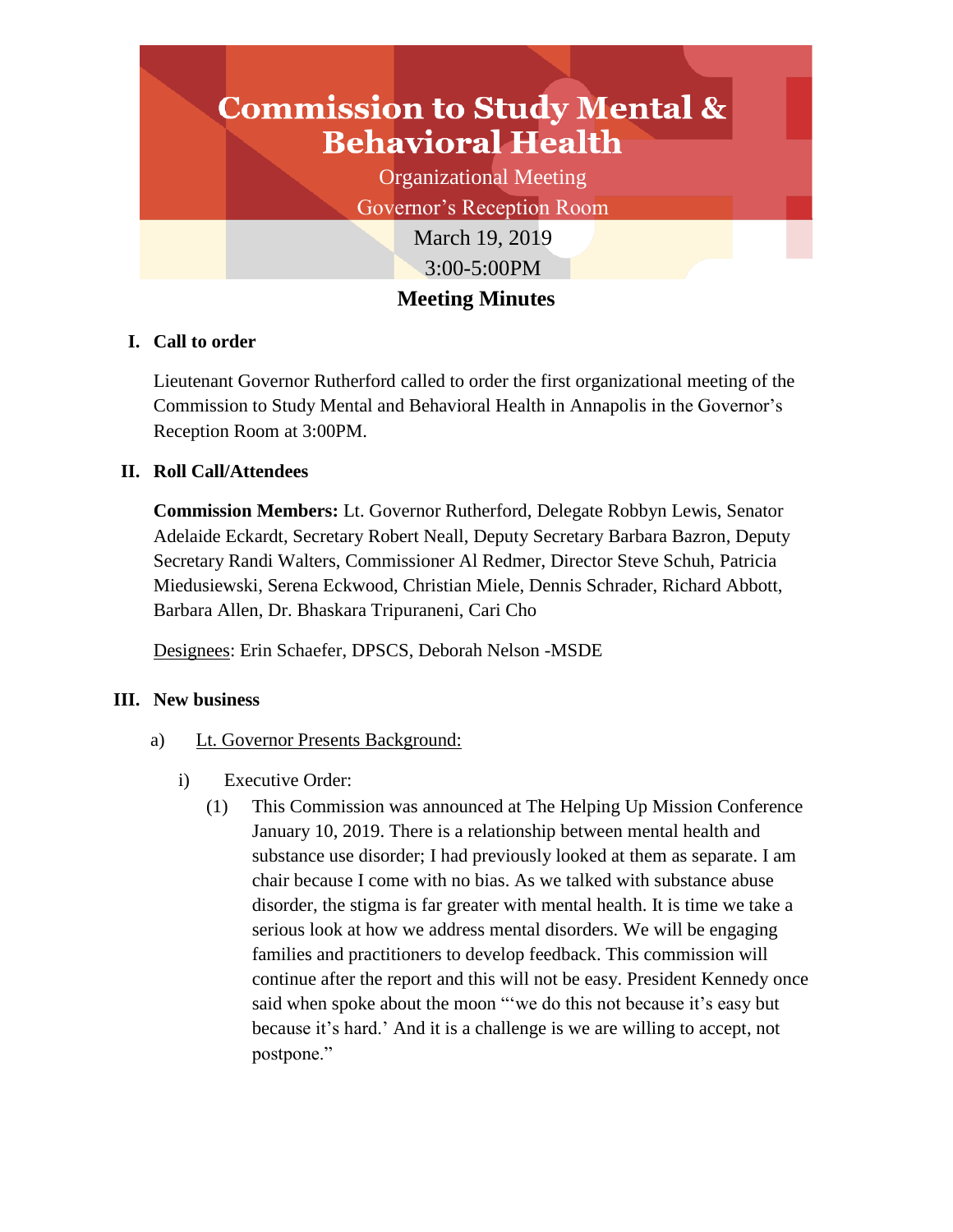- ii) Reports:
	- (1) Interim July 10
	- (2) Final December 31
		- The goal is to provide policy or regulatory recommendations
		- The Commission will continue past the Year 1 report. We plan to go further than duties/topics outlined in EO.
- b) Introductions:
	- i) **Senator Adelaide Eckardt** *Appointee of the President, Maryland Senate* 30+ Years working in the Eastern Shore Hospital and happy to represent district 37 in Maryland.
	- ii) **Delegate Robbyn Lewis** *Appointee of the Speaker, House of Delegates* Delegate from 46<sup>th</sup> District, serves on Health and Government Operations Committee and a public health professional by trade.
	- iii) **Richard Abbott** *Representative by Chief Judge of the Court of Appeals* Director of the Department of Juvenile & Family Services, Administrative Office of the Courts. We are looking forward to coordinating with Legislative and Executive Branches as this is an important issue.
	- iv) **Secretary Robert Neall** *Maryland Department of Health*
	- v) **Dr. Barbara Bazron** *Maryland Department of Health* Deputy Secretary for MDH. It is very important to this Commission that we get input to build a quality system for Behavioral and Mental Health.
	- vi) **Major Roland Butler** *Maryland State Police* Assistant Bureau Chief of Operations, Field Operations Bureau
	- vii) **Dr. Erin Schaefer** *Department of Public Safety & Correctional Services* Representative for Dr. Randy Nero; psychologist.
	- viii) **Dr. Randy Walters** *Department of Human Services* Deputy Secretary for Programs, oversee Family Investigations & Child Support and this Commission is dear to our hearts.
	- ix) **Commissioner Al Redmer** *Maryland Insurance Administration*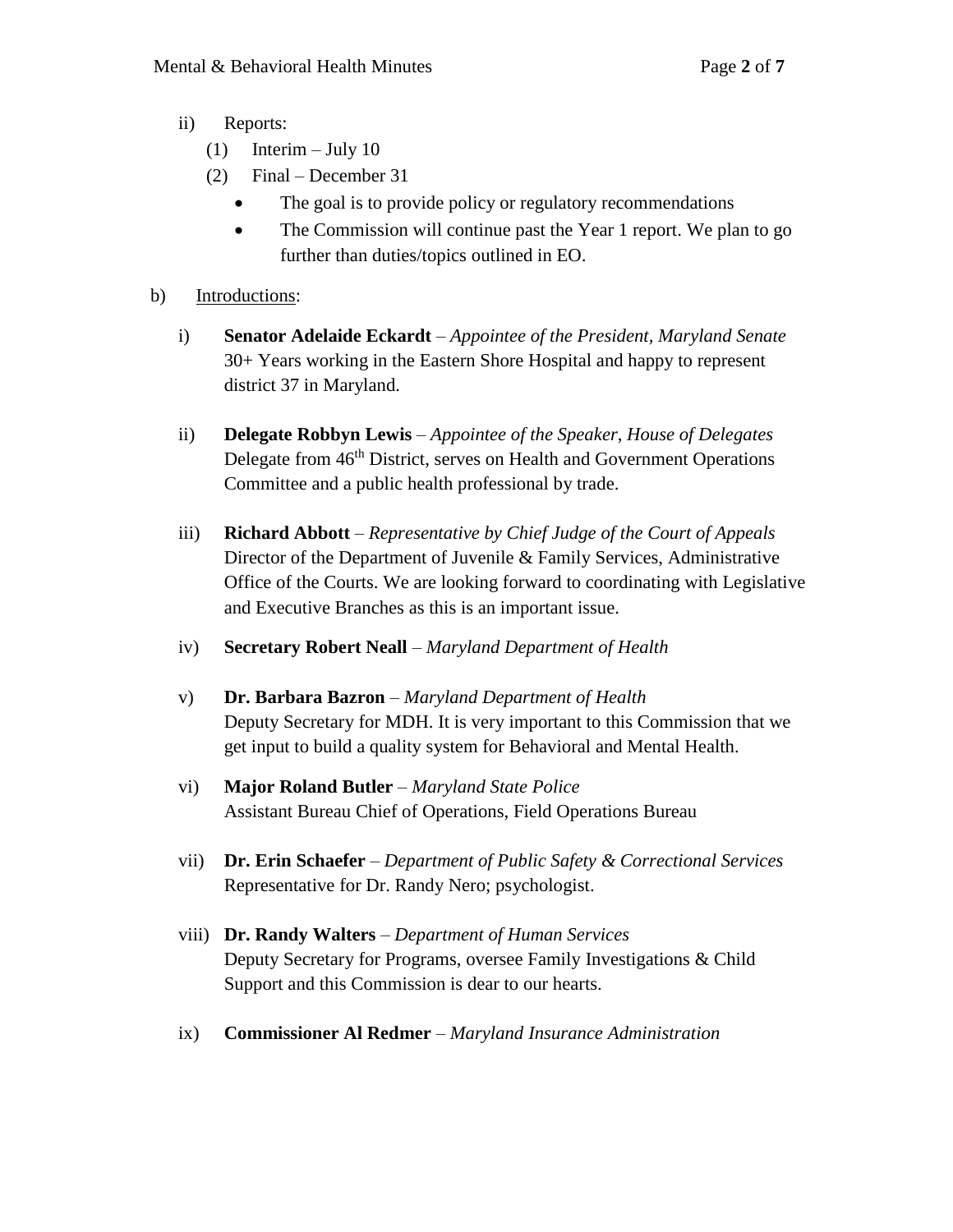*x)* **Director Steve Schuh** – *Maryland Opioid Operational Command Center* Thank you for involving me in this Commission. 60% of individuals who use drugs have mental disorders and 40% of individuals with mental disorders use drugs. I look forward to working with the Commission on these statistics.

### xi) **Patricia Miedusiewski** – *Public Member*

Family Advocate first. Her lived personal experience is growing up with and caring for a father with behavioral health needs specifically co-occurring substance use and mental disorders. She is a registered nurse retired from the Maryland Department of Health where she was employed as the State Program Administrator for Co-occurring Disorders working to drive Maryland's efforts to improve the service delivery system to persons with substance abuse, mental health disorders, developmental disabilities and primary care. She currently volunteers on a regular basis supporting and assisting families and individuals with acquiring quality treatment and recovery services throughout all jurisdictions in Maryland.

#### xii) **Serina Eckwood** – *Public Member*

Prince George's County resident. I have mental illness in my family and I am a facilitator of a family support group

- xiii) **Christian Miele** *Maryland Department of Disabilities (non-voting member)* Former member of the House of Delegates
- xiv) **Dennis Shrader** *Maryland Department of Health (non-voting member)* Chief Operating Officer and Medicaid Director - overseeing \$13 billion in funding.
- xv) **Deborah Nelson** *Maryland Department of Education (non-voting member)* Representative for Superintendent Karen Salmon

# xvi) **Barbara Allen** – *Public Member*

Executive Director of James Place, a detox treatment facility for recovery housing. It takes everyone at the table to collaborate and that is what we will do together.

# xvii) **Dr. Bhaskara Rao Tripuraneni** – *Public Member* Child Psychiatrist, Child & Adolescent Psychiatrist, Associate Medical Director, Mid-Atlantic Permanente Medical Group, Kaiser Permanente Mid-Atlantic States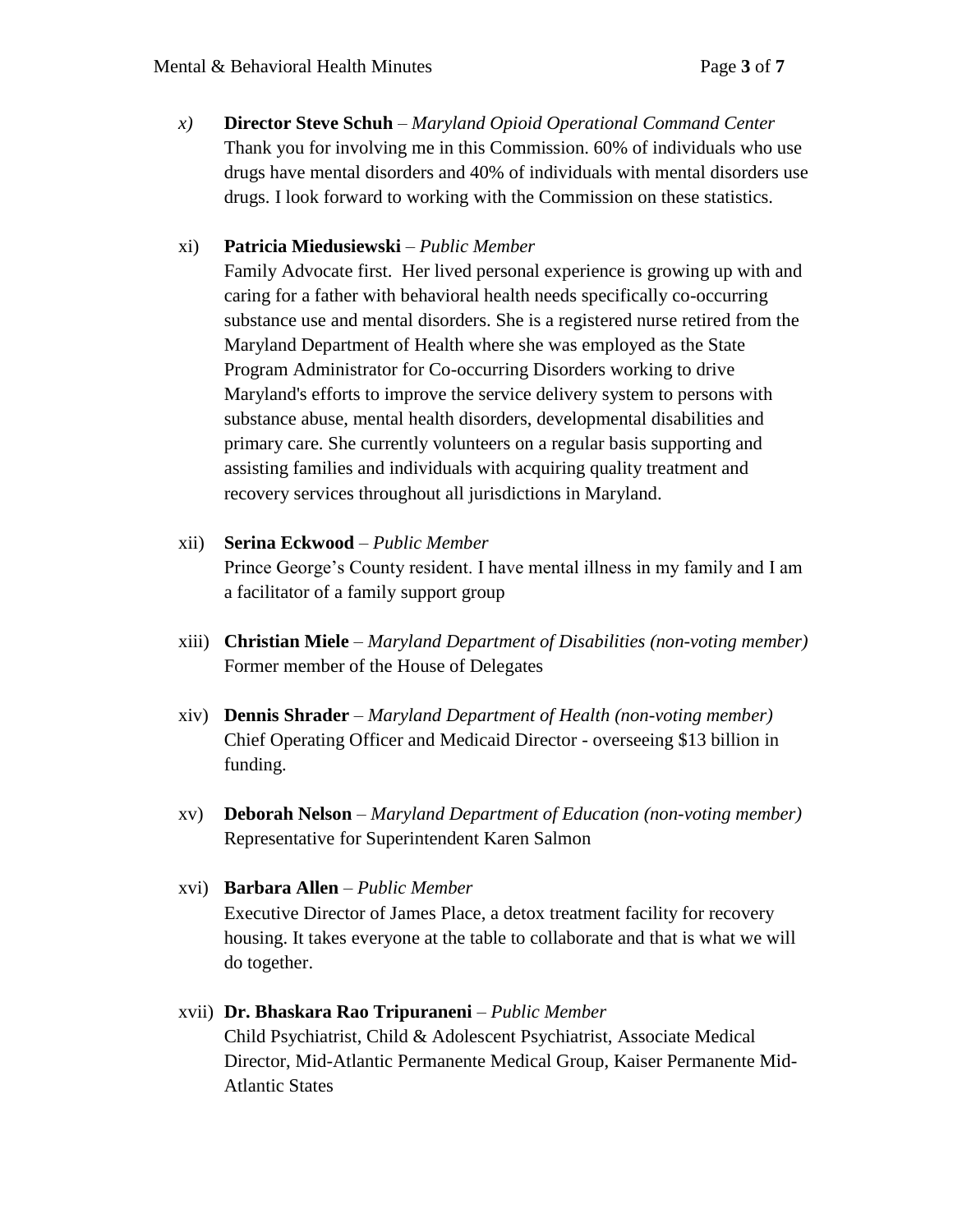### xviii) **Cari Cho** – *Public Member*

President and CEO of a behavioral health nonprofit in Montgomery County.

- c) Behavioral Health Administration Review [\(See PowerPoint on Web Page\)](https://governor.maryland.gov/ltgovernor/commission-to-study-mental-and-behavioral-health-in-maryland/):
	- i) There is a relationship between mental health and substance abuse
	- ii) Substance use disorders are treated on a fee-for-service basis
	- iii) Age Breakdown & Programs
	- iv) Bill mental health and substance use disorders separately
	- v) Are there any regulatory issues with tele-medicine?
	- vi) 1001 beds in state psych hospital system
	- vii) Court-ordered placement centralized in one data system

### d) Challenges:

- i) Regulations with Out of State Doctors:
	- (1) Dr. Bazron As of now, we have not done any work with physicians from out of state.
	- (2) Senator Eckardt State regulations say that you have to be state approved by Medicaid.
	- (3) Cari Cho Doctor and Insurance regulations is an issue for us. A facility will hire someone from Pennsylvania that has been practicing for 15 years but they cannot see patients unless someone is with them and they do not get paid what they should be.
	- (4) Lt. Governor We need to look at regulations. If another state's licensing is comparable, and a doctor is relocated here, they should be able to practice.
- ii) School Systems:
	- (1) Lt. Governor Dr. Nelson, as you work with k-12 environment, are schools seeing a particular challenge with mental or substance abuse?
		- Dr. Nelson Yes, about 20% of students are being impacted and it is an on-going challenge.
	- (2) Lt. Governor As we are seeing more children being born with opioids and now some of those children have made it to grade school, it might appear that these children have learning disabilities.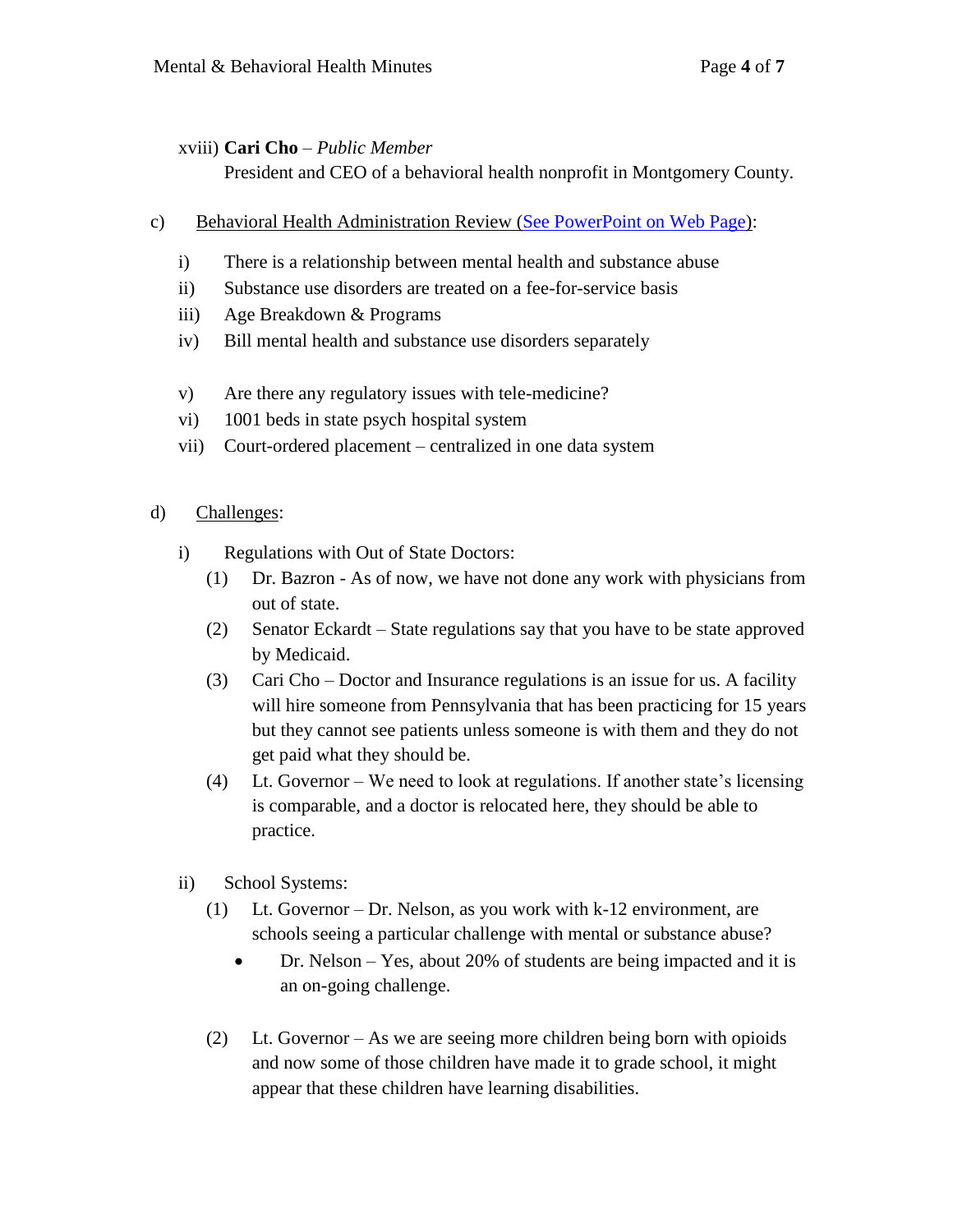- Dr. Nelson We are training out staff and the schools systems. It takes all of us to be committed to address this issue but we are definitely seeing more of that.
- Senator Eckardt It (symptoms) is not as predictable as we would see in children affected by crack/cocaine and it is something that needs to be assessed so we can plan ahead.
- Dr. Bazron Babies that are affected could be hypo responsive and there are some things they need to help them develop.
- Older students typically face these challenges but also seeing diagnoses and challenges in younger students
- Children born addicted to substances entering school age it may be too early to see the correlations
- iii) Jails/Detention Facilities:
	- (1) Lt. Governor The Governor's Capitol Budget includes money for a secure treatment facility in Baltimore where a large percentage of inmates that came into Baltimore City Jail had one or the other or both (substance use or mental disorder) and the average stay in jail is months and if we don't address the issue on the jail said they'll circle back through.
		- Dr. Nero Younger offenders have entirely different needs because they often lack the family and community support.
- iv) Limited Funding:
	- (1) Programs funded by grants
- v) Shortage of therapist/counselors
- vi) Homelessness:
	- (1) Medication management
	- (2) Cari Cho Individuals with mental disorders are likely to die at a younger age and assisted living homes deny them. Are Behavioral Health Homes working?
- vii) Co-occurring medical issues
- viii) Stigma & Awareness:
	- (1) Language Usage
		- Barbara Allen I oversee a Facebook page of individuals affected by mental disorders and substance use and language is really important,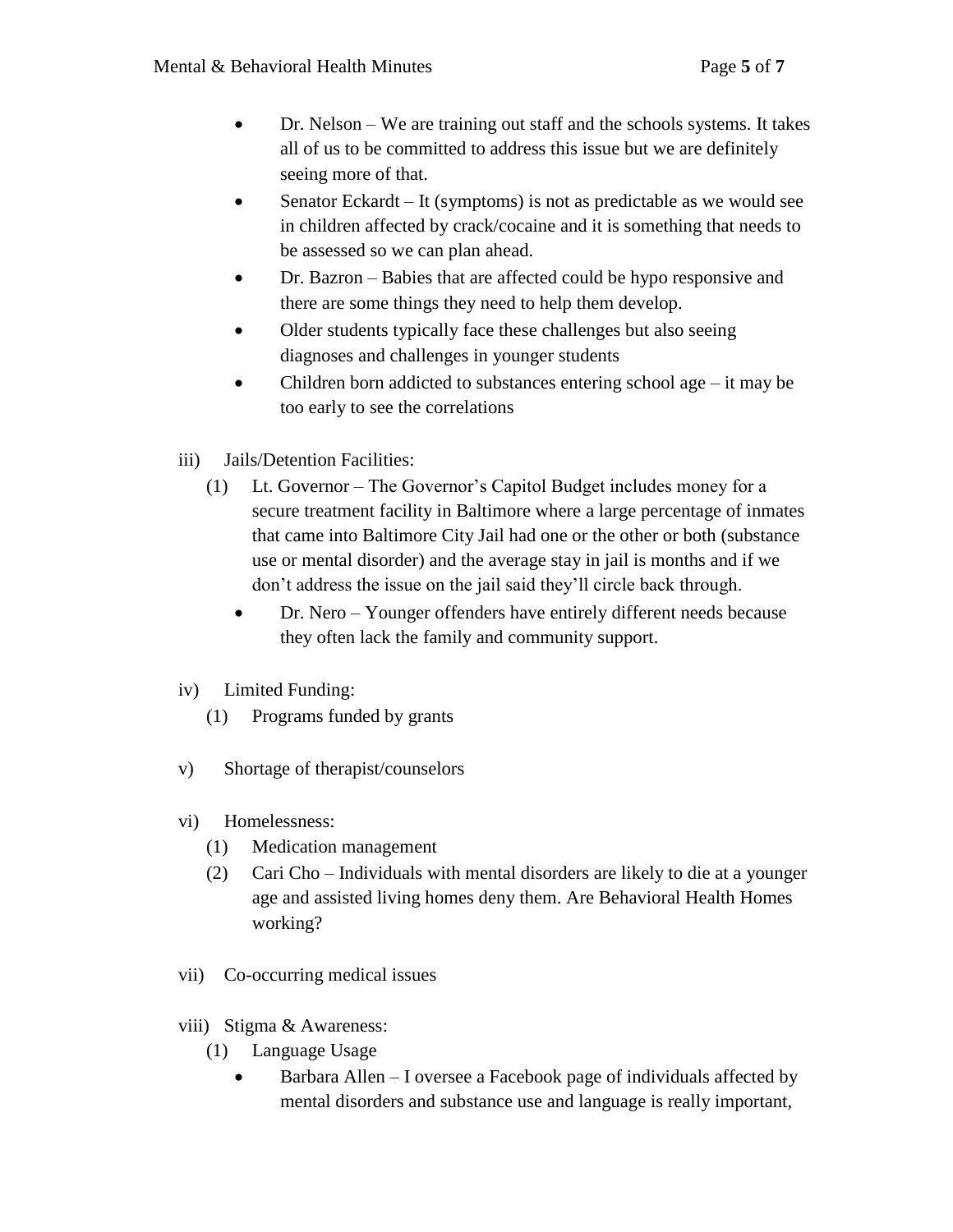especially when we are in a situation like this. Let's avoid language that stigmatizes and watch what we say.

- (i) Use instead of Abuse
- (ii) Died by suicide instead of Committed Suicide.
- (2) Dr. Tripuraneni The stigma stops the public and youth from understanding mental disorders and therefore there is an increased rate of suicide and drug overdoses.
- (3) Cari Cho There are a lot of programs out there to help with mental disorders, there is just lack of knowledge of these programs. We need to understand how to get these programs known.
- (4) Barbara Allen Families don't want to talk about what's going on, they think they don't need help.
- e) Suggestions:
	- i) Pat Miedusiewski Everyone has a different definition of Behavioral Health, can we have a definition as a reference point so everyone is on the same page?
		- (1) Action item for the collective group
	- ii) Using resources already in place
		- (1) Senator Eckardt There are a lot of resources already in place that we can build on and learn from.
		- (2) Cari Cho There are a lot of grant funded resources/programs happening now, how can we use them or move money around?
- f) Subcommittee Announcement:
	- i) Lt. Governor We have identified a couple of broad categories that we want to set up subcommittees to address. Please let our office know which subcommittee you will be most interested in. You will have a chance to add members who are not members of this Commission which will add more voices and resources. At this time, I would like to suggest that you read *No One Cares About Crazy People*, by: Ron Powers. The writer focuses on a family and his children affected by Schizophrenia, one of the children died by suicide. The writer talks about the challenges and resources of mental health services.
		- (1) Financing & Funding